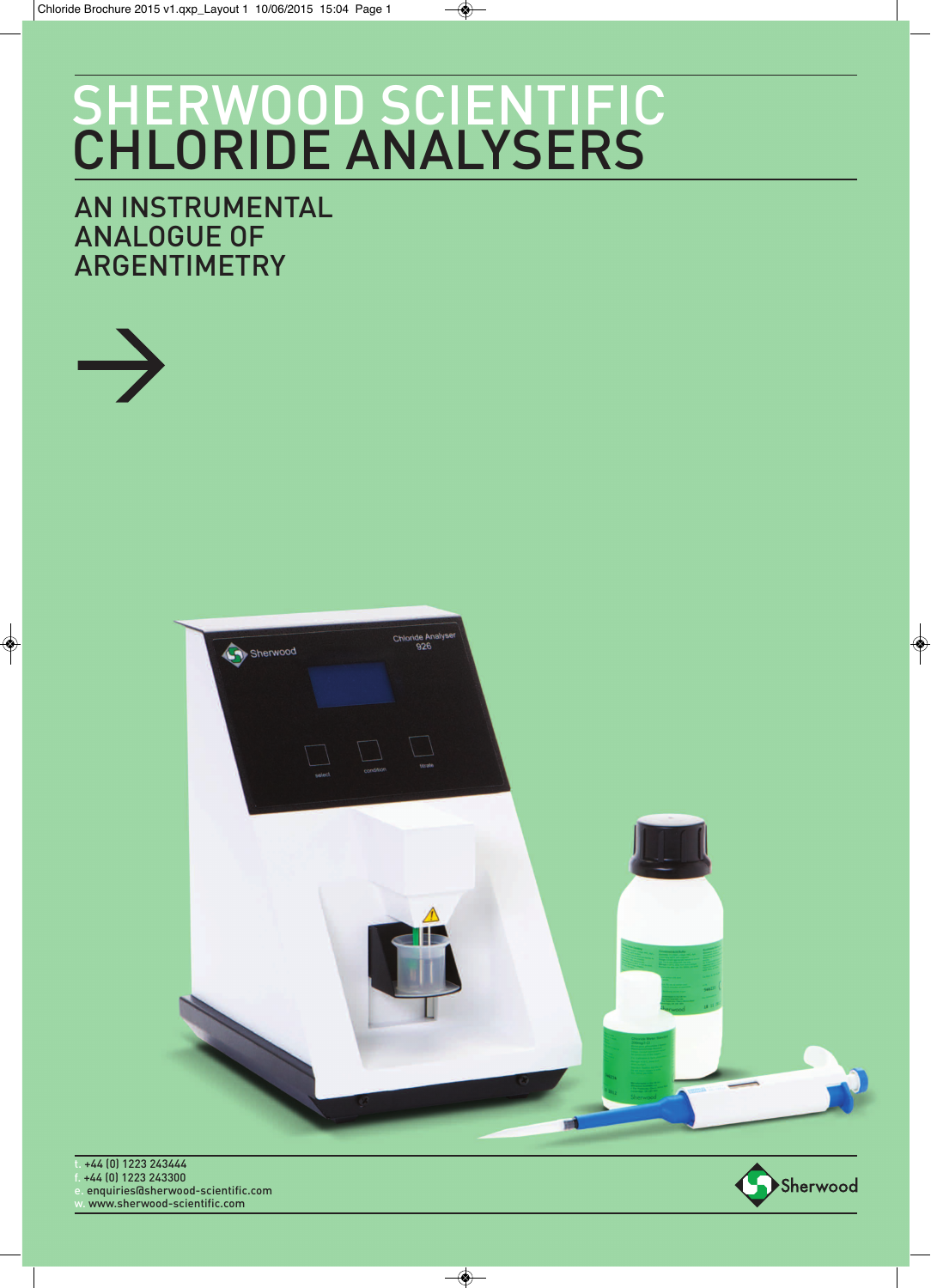## SHERWOOD SCIENTIFIC MODEL 926 & 926S

Designed for the determination of Chloride ions, the Sherwood Scientific Chloride analysers are an instrumental analogue of "Argentimetry"; the traditional titrimetric methods using Silver Nitrate reagent. Like those classic methods, the 926 and 926S rely on formation of the insoluble salt, Silver Chloride.

The importance of Chloride determination was realised well over a century ago, with many variations and changes being made in order to improve detection limits and selectivity. Research into Chloride analysis was conducted by Gay Lussac (1832), Levol (1853), Mohr (1856) and Volhard (1874). Their findings are the basis of methods still in common use today.

The first instrument using these techniques was developed in the 1960's by Cotlove at the AMINCO Company. The 926 analysers developed from that first instrument are now exclusively manufactured in Cambridge, UK by Sherwood Scientific Ltd.

### METHOD OF OPERATION

The main difficulties with the classic Argentimetry methods were photochemical reaction of Silver Nitrate reagent on storage and the visually weak titration end point. The methodology required a highly skilled analytical technician.

The 926 method is based on a coulometric titration wherein the reagent (Silver ions) is precisely and quantitatively generated, at the time of analysis, by passing a constant current between electrodes. The end-point is determined when excess Silver ions cause a change in conductivity; detected by the detector electrodes.



1. Select Button. For the 926; factor conversion of mg/l Cl to mg% Salt. For the 926S; selects sample volume of 100ul or 20ul 2. Condition Button titrates any contaminant in buffer and sets to endpoint. 3. Titrate Button Initiates titration sequence

### PIPETTING AND ACCURACY OF THE 926 CHLORIDE ANALYERS

The accuracy of the method is directly affected by the volume of sample dispensed by the pipette. A fixed volume: 500μl for the Model 926; 100μl or 20μl for Model 926S, is pipetted into the Buffer solution. A further 6 samples (Model 926) or 19 samples (Model 926S) may be added into the Buffer before the instrument prompts a reagent change.

### KEY APPLICATION AREAS

### **Industrial Model 926**

The measurement of Salt (Sodium Chloride) in the Food and Dairy Industry is universal. The ability to read directly, Salt concentration and the automatic endpoint detection system has made the 926 the instrument of choice for food manufacturers and analysts throughout the world.

Salt and salinity also represent serious contamination in many industrial processes. The sensitivity of the coulometric method enables ppm range measurement in boiler feed water; polymer washes; borehole slurries as well as soil salinity studies. The 926 is intended for general laboratory use and is calibrated in ppm (mg/l) Chloride. The Select Button offers the immediate conversion of Chloride content into mg% Salt (Sodium Chloride) of the original sample\*.

\* assumes ratio 1g of sample to 100ml diluent

### **Clinical Model 926S**

Raised Chloride concentration in sweat of young children is a Cystic Fibrosis indicator. The 926S is intended for Chloride measurement in biological samples and calibrated in mmol/l. The 926S can accept original samples of as little as 20μl and from all types of sweat generators. The Select Button switches between sample volumes of 20μ or 100μl

### REAGENTS

### **Chloride Analyser Buffer**

A non-hazardous mixture of acids with other components designed to give highly reproducible results when used with the Models 926 and 926S. It provides the medium required for the dissolution and reaction between the Silver and Chloride ions.

#### **Chloride Standards**

Available at 200mg/l and 100mmol/l; both are traceable to NIST standards. These stable solutions are used to verify instrumentation calibration and accuracy and precision of pipetting operation.

### **Silver Electrode Polish**

Used to keep the Silver electrodes in good condition.

#### **Electrodes**

The anode is a pure Silver electrode, which is "sacrificed" by dissolution into Silver ions. Once the end of the electrode is dissolved the anode can be repositioned for extended use. The cathode completes the electrical circuit with the anode. Two detector electrodes monitor the conductivity of the reacting solution.



Detector Electrodes Stirrer Anode **Cathode** 



- +44 (0) 1223 243444 f. +44 (0) 1223 243300
- e. enquiries@sherwood-scientific.com
- w. www.sherwood-scientific.com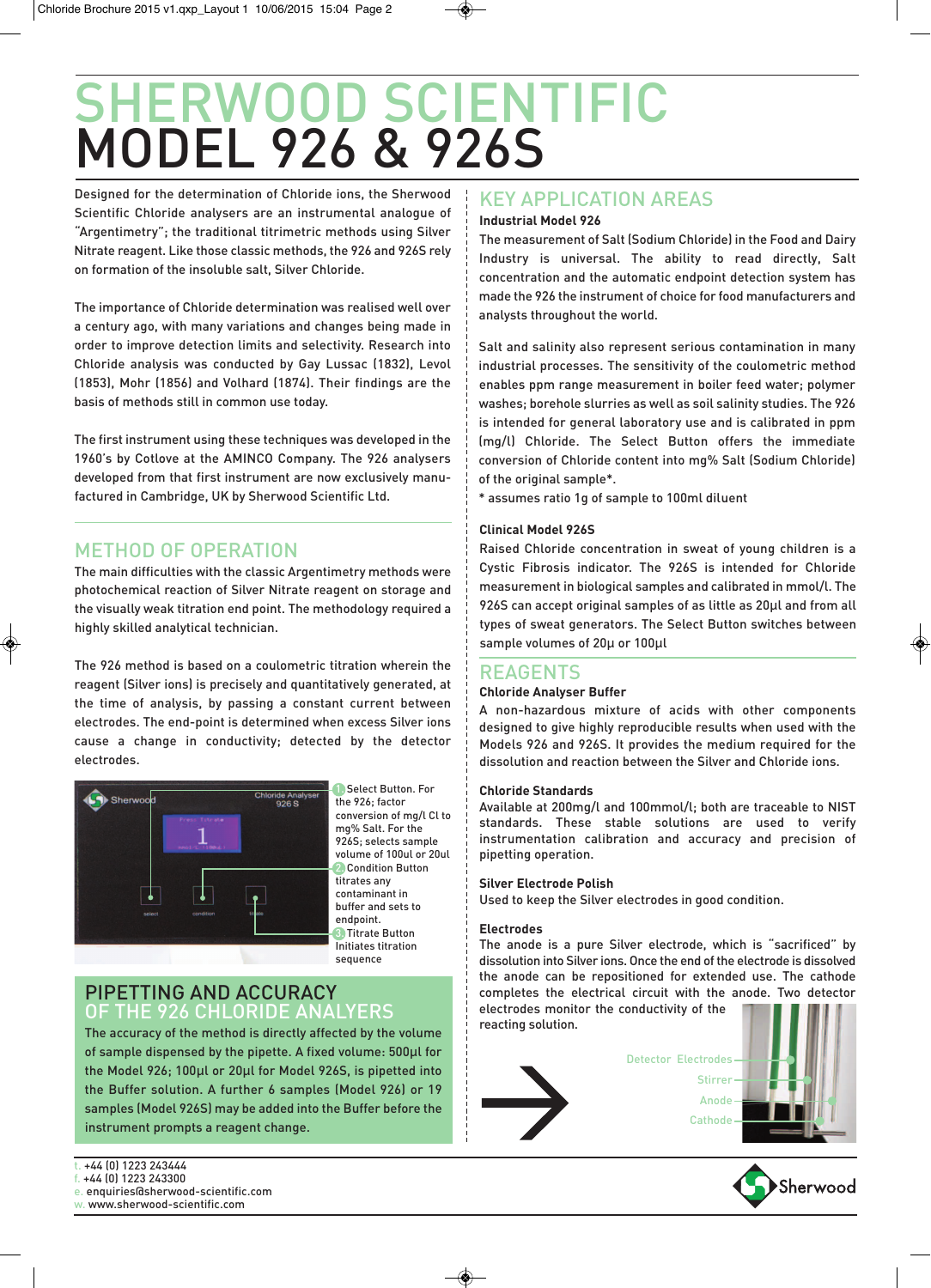## SHERWOOD SCIENTIFIC MODEL 926 & 926S

### THE 926 ADVANTAGE

• The coulometric method is very robust and versatile.

• These microprocessor based Instruments are ergonomically designed, easy to use and maintain

• The Sherwood Chloride Analyser Buffer system, specifically designed for the model 926 and 926S, gives outstanding sensitivity and selectivity.





### ACTIVE SALT SOFTWARE

(not for use with the 926S)

Active Salt Software was developed to enhance the 926 Chloride Analyser. Designed initially for the Cheese industry, the software may be applied to any food product requiring salt analysis in a food processor's QA/QC Lab. Active Salt can collect data from a balance with RS232 output and Chloride analyser results. One PC with one Active salt package can collect data from two analysers and two balances

Advantages include:

• No transcription errors

• Instant product salt content calculations

• No need to achieve specific sample and diluent weights

| <b>Instrument Model</b>       | 926                                                | <b>926S</b>                                        |  |  |
|-------------------------------|----------------------------------------------------|----------------------------------------------------|--|--|
| <b>Application</b>            | <b>Industrial</b>                                  | <b>Clinical</b>                                    |  |  |
| <b>Units</b>                  | mg/l                                               | mmol/l                                             |  |  |
| Sample size                   | $500 \mu l$                                        | 100µl or 20 µl                                     |  |  |
| <b>Readout Range</b>          | 10-999 mg/l                                        | 10-299 mmol/l                                      |  |  |
|                               | 2-165 mg% Salt                                     |                                                    |  |  |
| Accuracy                      | $\pm 3$ mg/l at the 200 mg/l level                 | Results would be within one Standard Deviation of  |  |  |
|                               |                                                    | the mean values of recognized QC schemes i.e.      |  |  |
|                               |                                                    | within ±2.2 mmol/l at the 100 mmol/l level         |  |  |
| Reproducibility               | CV < 1% for 20 replicate samples @ 200 mg/l        | CV 100µl sample <1% 20µl sample <1.5%              |  |  |
|                               | (excluding pipetting errors)                       |                                                    |  |  |
| <b>Measurement time</b>       | 36 seconds to 200 mg/l                             | 26 seconds to 100 mmol/l                           |  |  |
| Voltage (Mains adapter input) | 100 - 240V ~, 50 - 60 Hz, 0.6A                     | $100 - 240V - 50 - 60$ Hz, 0.6A                    |  |  |
| <b>Size</b>                   | 315 mm x 200 mm x 250 mm                           | $315$ mm x $200$ mm x $250$ mm                     |  |  |
| <b>Packed Size</b>            | 385 mm x 370 mm x 450 mm                           | 385 mm x 370 mm x 450 mm                           |  |  |
| <b>Net Weight</b>             | 1.9 <sub>kg</sub>                                  | 1.9 <sub>kg</sub>                                  |  |  |
| <b>Gross Weight</b>           | $5.4$ kg                                           | $5.4$ kg                                           |  |  |
| Packed unit contains          | Model 926, Printer cable 9 way RS232, Buffer (500  | Model 926S, Printer cable 9 way RS232, Buffer      |  |  |
|                               | ml), 200mg/l standard (100ml), 1 pack of anodes, 1 | (500 ml), 100 mmol/l standard (100ml), 1 pack of   |  |  |
|                               | pack of electrodes, 2 marked beakers, Silver       | anodes, 1 pack of electrodes, 2 marked beakers,    |  |  |
|                               | Electrode Polish, Stirrer, Operator Manual,        | Silver Electrode Polish, Stirrer, Operator Manual, |  |  |
|                               | Universal Mains adapter and USB lead A(M) - B(M)   | Universal Mains adapter and USB lead A(M) - B(M)   |  |  |

### ORDERING INFORMATION

| Model 926 Chloride Analyser                           |                          |                    |
|-------------------------------------------------------|--------------------------|--------------------|
| Model 926S Chloride Analyser                          | 926 00 109 200mg/litre   |                    |
| Silver Anodes (pack of 3)                             | 92511003                 | <b>Chloride An</b> |
| Electrode detectors and cathode                       | 92511002 !               | Silver Electi      |
| Active Salt data collection and salt analysis package | $92686500$ $\frac{1}{2}$ |                    |
|                                                       |                          |                    |

| 100mmol/litre Standard          | $6 \times 100$ ml | 00156202 |
|---------------------------------|-------------------|----------|
| 200mg/litre Standard            | $6 \times 100$ ml | 00156203 |
| <b>Chloride Analyser Buffer</b> | $1 \times 500$ ml | 00156208 |
| Silver Electrode Polish         |                   | 00156205 |
|                                 |                   |          |

+44 (0) 1223 243444 f. +44 (0) 1223 243300

e. enquiries@sherwood-scientific.com w. www.sherwood-scientific.com